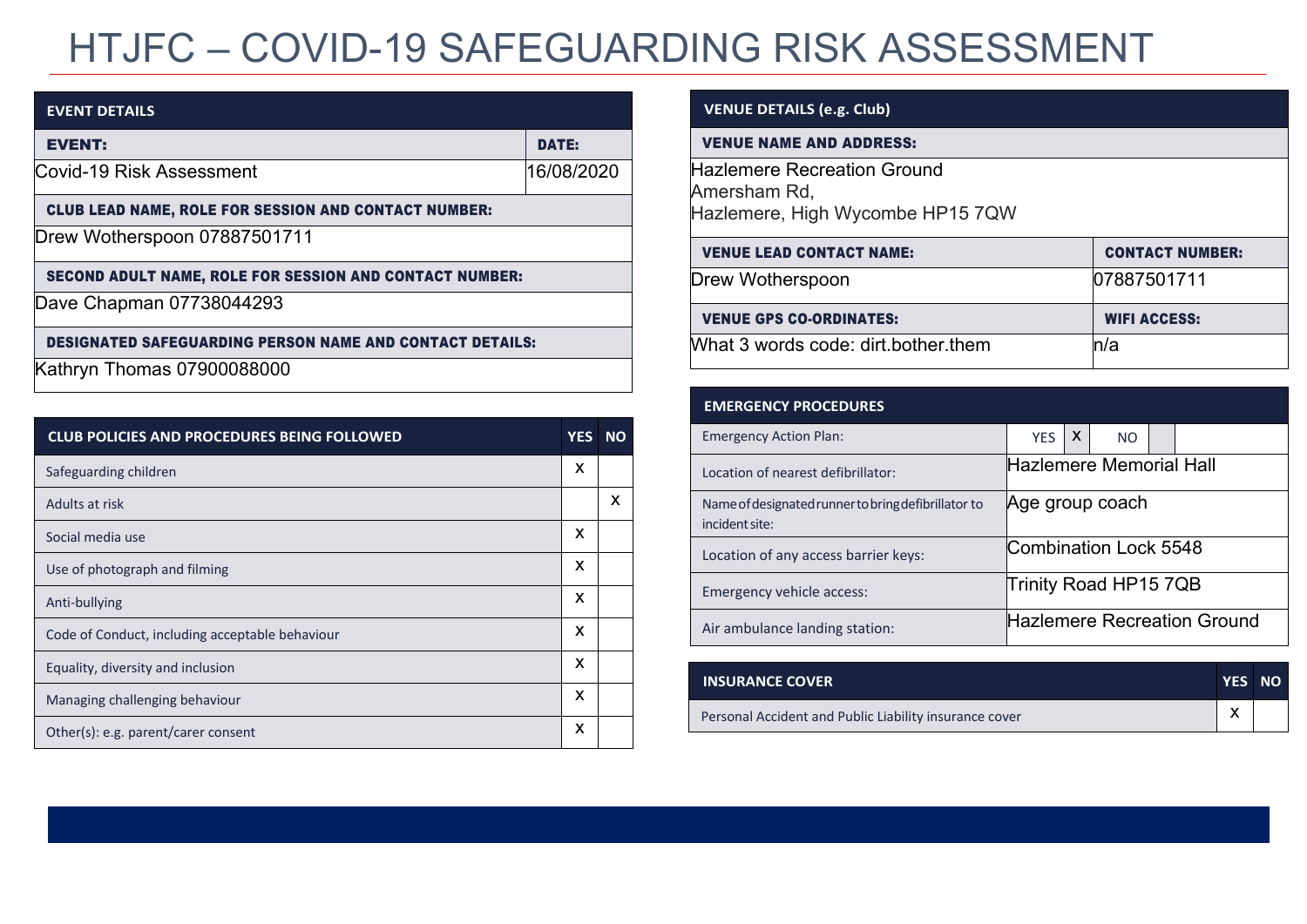## HTJFC – COVID-19 SAFEGUARDING RISK ASSESSMENT

| <b>RISK/</b>                              | <b>RISK</b>        | <b>WHO MAY BE</b>                                                                                 | <b>CONTROLS TO BE IMPLEMENTED</b>                                                                                                                                                                                                                                                                                                                                                                                                                                                                                                                                                                                                            | <b>ACTION</b>                                                                                                   | <b>COMMENTS</b>                                                                                                                 | <b>REVIEW</b> |
|-------------------------------------------|--------------------|---------------------------------------------------------------------------------------------------|----------------------------------------------------------------------------------------------------------------------------------------------------------------------------------------------------------------------------------------------------------------------------------------------------------------------------------------------------------------------------------------------------------------------------------------------------------------------------------------------------------------------------------------------------------------------------------------------------------------------------------------------|-----------------------------------------------------------------------------------------------------------------|---------------------------------------------------------------------------------------------------------------------------------|---------------|
| <b>HAZARD</b>                             | <b>AREA</b>        | <b>IMPACTED</b>                                                                                   |                                                                                                                                                                                                                                                                                                                                                                                                                                                                                                                                                                                                                                              | <b>REQUIRED</b><br><b>BY WHOM</b>                                                                               |                                                                                                                                 | <b>DATE</b>   |
| Passing<br>on/<br>contracting<br>Covid-19 | Consent            | •Players<br>•Parent / carer                                                                       | By attending training and / or matches, it is assumed<br>consent has been given by parent / carer.<br>The Pre-Season Registration form will seek written<br>consent and will be sent out alongside a document<br>"Returning to Football at HTJFC"<br>Parents will be directed to the latest Risk<br>Assessment document on the clubs Website.<br>HTJFC make it clear that despite the actions listed in<br>this Risk Assessment, they cannot guarantee that any<br>person present at the training sessions and matches<br>will not contract Covid-19.<br>HTJFC has taken actions to mitigate risks but cannot<br>be held liable for illness. | <b>Drew</b><br>Wotherspoon as<br>Club<br>Registrations<br>Secretary<br>Kathryn Thomas<br>as Covid-19<br>Officer |                                                                                                                                 |               |
| Passing<br>on/<br>contracting<br>Covid-19 | Travel to<br>venue | •Players (Home)<br>•Coaching staff (Home)<br>•Club Officials (Home)<br>•Volunteers<br>•Spectators | Where possible travel to training and games should<br>not be made via public transport.<br>Players, coaching staff, and volunteers should arrange<br>to travel to venue independently wherever possible.<br>If car share is unavoidable, where possible travel<br>within your own support bubbles and take measures<br>such as face coverings where applicable to mitigate<br>the risk.                                                                                                                                                                                                                                                      | <b>HTJFC Coaches</b>                                                                                            | Parents can<br>then be directed<br>to this Risk<br>Assessment to<br>be published on<br>the club<br>website:<br>www.htjfc.org.uk |               |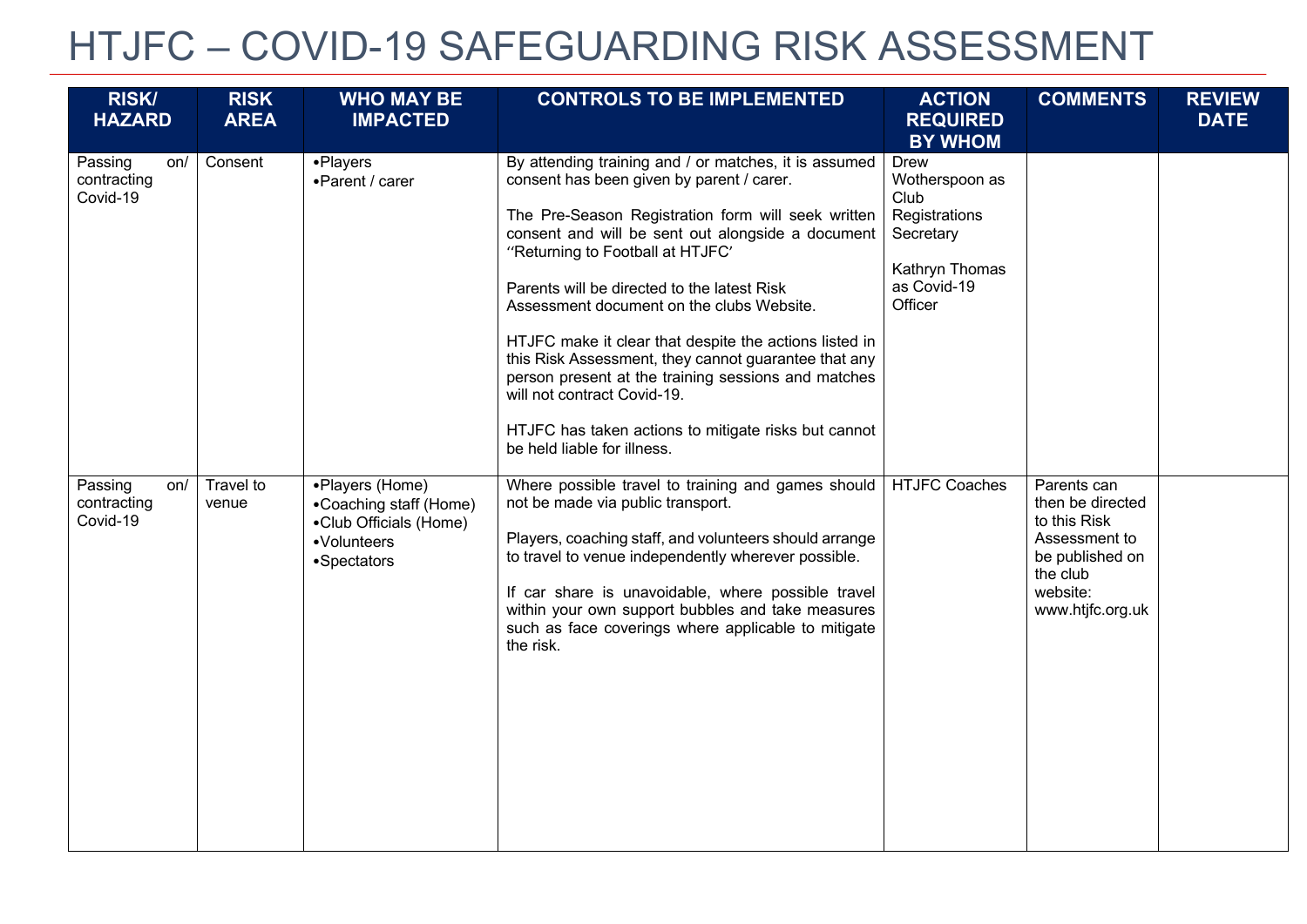| <b>RISK/</b><br><b>HAZARD</b>             | <b>RISK</b><br><b>AREA</b> | <b>WHO MAY BE</b><br><b>IMPACTED</b>                                                              | <b>CONTROLS TO BE IMPLEMENTED</b>                                                                                                                                                                                                                                                                                                                                                                                                                                                                                                                                                                                                                                                                                                                                                                                                                                                                                                                                                                                                                                                                                                                                                                                                                                         | <b>ACTION</b><br><b>REQUIRED</b><br><b>BY WHOM</b>                                                                                                                                                                                             | <b>COMMENTS</b>                                                                                                                                                                                                                                                                                                                                        | <b>REVIEW</b><br><b>DATE</b> |
|-------------------------------------------|----------------------------|---------------------------------------------------------------------------------------------------|---------------------------------------------------------------------------------------------------------------------------------------------------------------------------------------------------------------------------------------------------------------------------------------------------------------------------------------------------------------------------------------------------------------------------------------------------------------------------------------------------------------------------------------------------------------------------------------------------------------------------------------------------------------------------------------------------------------------------------------------------------------------------------------------------------------------------------------------------------------------------------------------------------------------------------------------------------------------------------------------------------------------------------------------------------------------------------------------------------------------------------------------------------------------------------------------------------------------------------------------------------------------------|------------------------------------------------------------------------------------------------------------------------------------------------------------------------------------------------------------------------------------------------|--------------------------------------------------------------------------------------------------------------------------------------------------------------------------------------------------------------------------------------------------------------------------------------------------------------------------------------------------------|------------------------------|
| Passing<br>on/<br>contracting<br>Covid-19 | Training                   | •Players (Home)<br>•Coaching staff (Home)<br>•Club Officials (Home)<br>•Volunteers<br>•Spectators | Competitive training can take place for all participants,<br>in an outdoor setting provided this takes place in<br>groups of no more than 30 (including coaches).<br>Sessions may include multiple groups of 30 where<br>groups can be socially distanced from each other.<br>Any spectators at training sessions (including parents<br>and carers) must be restricted to six-person group<br>limits and spread out in a line following government<br>guidance, ensuring space for officials, coaches and<br>substitutes.<br>Hand sanitiser should be used at the start and end of<br>each training session. Players required to bring their<br>own hand sanitiser (named) although club will also<br>make sanitizer available for all at the entrance to the<br>WDC pitches and HPC pitches.<br>The sharing of kit and equipment should be avoided.<br>Players should bring their own drinks or refreshments<br>in named containers and avoid sharing.<br>Coaches will ensure that names and contact details<br>are obtained for all attending training sessions for NHS<br>Test and Trace if required.<br>At the start of training the coach will give a safety<br>briefing to remind players that they should be following<br>the procedures set out in this document. | All HTJFC<br>coaches overseen<br>by the Covid-19<br>Officer (KT)<br><b>Drew</b><br>Wotherspoon to<br>ensure all contact<br>details are up to<br>date at the start of<br>the season and<br>distributed to all<br>coaches in a<br>timely manner. | Club to send the<br>one page<br>'Returning to<br>Football at<br>HTJFC'<br>document to<br>parents with the<br>new club<br>registration<br>forms.<br>They can then<br>be directed to<br>this Risk<br>Assessment to<br>be published on<br>the club<br>website:<br>www.htjfc.org.uk<br>Will the<br><b>Memorial Hall</b><br>be providing<br>hand sanitiser? |                              |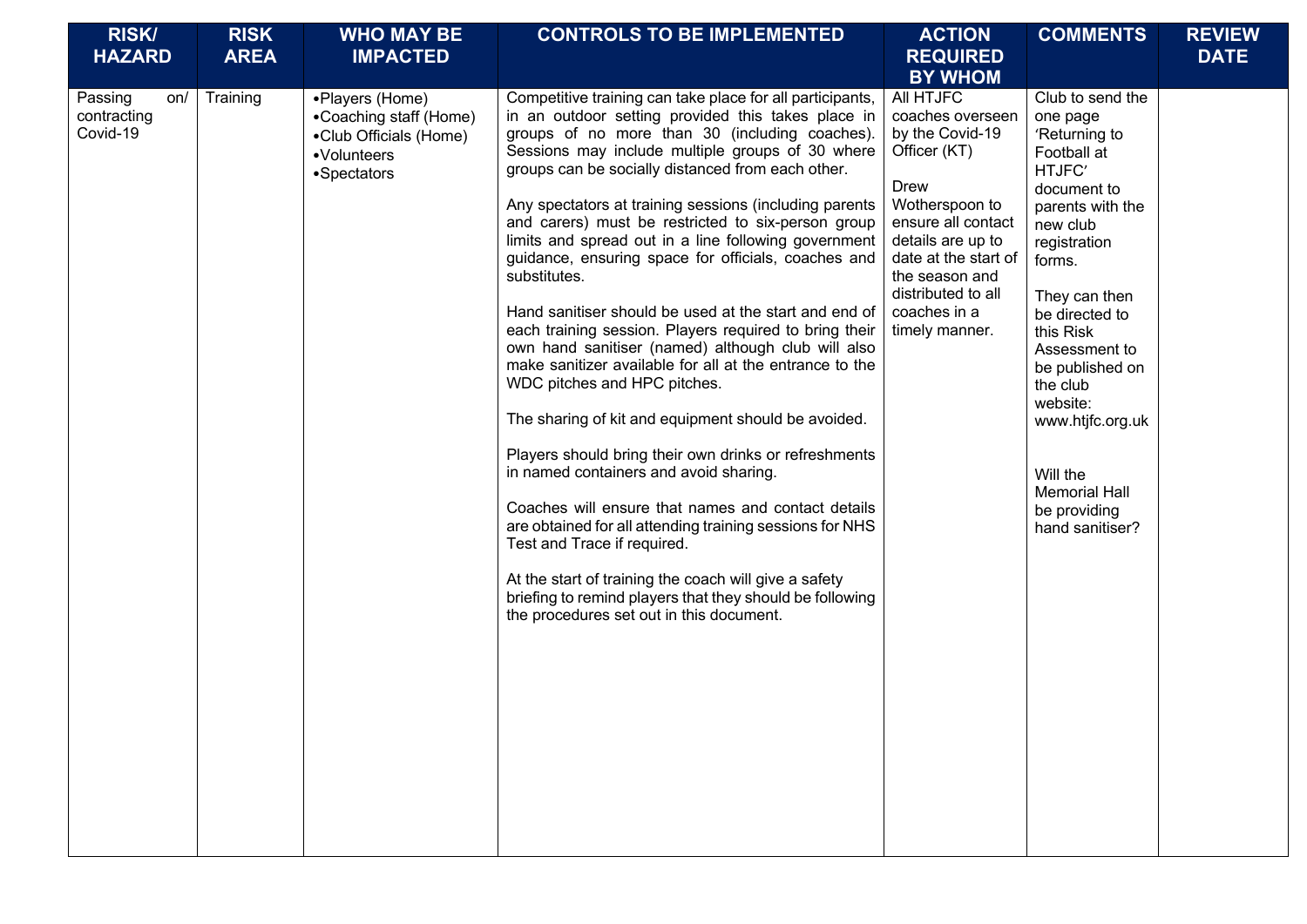| <b>RISK/</b><br><b>HAZARD</b>             | <b>RISK</b><br><b>AREA</b>                               | <b>WHO MAY BE</b><br><b>IMPACTED</b>                                                   | <b>CONTROLS TO BE IMPLEMENTED</b>                                                                                                                                                                                                                                                                                                                                                                                                                                                                                               | <b>ACTION</b><br><b>REQUIRED</b><br><b>BY WHOM</b>                                                  | <b>COMMENTS</b>                                                                                                                                                                                                                                                         | <b>REVIEW</b><br><b>DATE</b> |
|-------------------------------------------|----------------------------------------------------------|----------------------------------------------------------------------------------------|---------------------------------------------------------------------------------------------------------------------------------------------------------------------------------------------------------------------------------------------------------------------------------------------------------------------------------------------------------------------------------------------------------------------------------------------------------------------------------------------------------------------------------|-----------------------------------------------------------------------------------------------------|-------------------------------------------------------------------------------------------------------------------------------------------------------------------------------------------------------------------------------------------------------------------------|------------------------------|
| Passing<br>on/<br>contracting<br>Covid-19 | Match Day -<br>General                                   | •Players (Home)<br>•Coaching staff (Home)<br>•Players (Away)<br>•Coaching staff (Away) | As part of the team talk, the manager will give a safety<br>briefing to remind players that they should be following<br>the procedures set out in this document. Team talks<br>must not be in a huddle.<br>Coaches will ensure that names and contact details<br>are obtained for all attending training sessions for NHS<br>Test and Trace if required.<br>Opposition to be reminded that they are responsible<br>for recording names and contact details of all players,<br>coaching staff and officials attending the match. | <b>HTJFC Coaches</b><br>to remind<br>opposition as part<br>of the match<br>confirmation<br>process. | <b>Could Kevin</b><br>Bennett ensure<br>that this is<br>circulated to all<br>club secretaries<br>within the<br>CCJFL to<br>ensure we all<br>follow the same<br>protocol?                                                                                                |                              |
| Passing<br>on/<br>contracting<br>Covid-19 | Match<br><b>Officials</b><br>(registration<br>documents) | •Match Officials<br>•Club Officials (Home)<br>•Club Officials (Away)                   | Where it is necessary to show opposition or officials a<br>copy of any registration documents, this should be<br>done electronically.<br>Physical documents should not be shared unless PPE<br>is worn and disposed of in accordance with the<br>guidance set out in this document.                                                                                                                                                                                                                                             | <b>HTJFC Coaches</b><br>and officials.                                                              | Coaches to<br>ensure they<br>have<br>electronic<br>version<br>of documents<br>available on<br>match days.<br>All PPE waste to<br>be disposed of<br>in tie handle<br>bags provided<br>and removed<br>from the Rec to<br>be placed in a<br>lidded outside<br>bin at home. |                              |
| Passing<br>on/<br>contracting<br>Covid-19 | Match<br><b>Officials</b><br>(Payment)                   | •Match Officials<br>•Club Officials (Home)                                             | Awaiting a FA review on moving to electronic payment<br>to officials. Until this can be implemented, cash<br>payments will continue, but hands should be sanitised<br>before and after the handling of monies.                                                                                                                                                                                                                                                                                                                  | Katie Simon to<br>monitor as<br>Treasurer.                                                          |                                                                                                                                                                                                                                                                         |                              |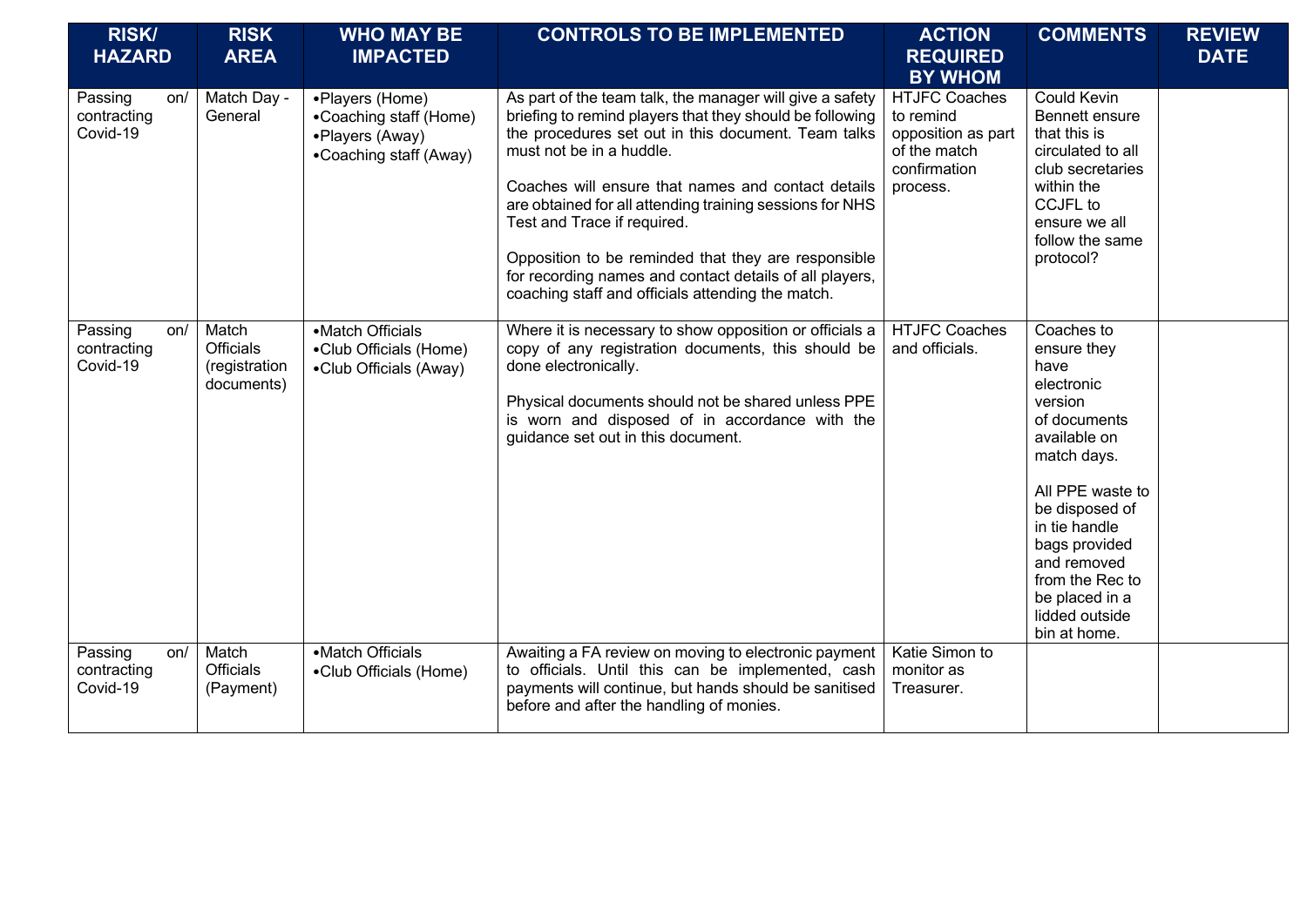| <b>RISK/</b><br><b>HAZARD</b>             | <b>RISK</b><br><b>AREA</b>                          | <b>WHO MAY BE</b><br><b>IMPACTED</b>                                                                                                                                                         | <b>CONTROLS TO BE IMPLEMENTED</b>                                                                                                                                                                                                                                                                                                                                                                                                                                                                                                                                                                                                                                                                                                                                                                                                                                                                            | <b>ACTION</b><br><b>REQUIRED</b><br><b>BY WHOM</b>                                      | <b>COMMENTS</b>                                                                                                                                                                                                                                                                                         | <b>REVIEW</b><br><b>DATE</b> |
|-------------------------------------------|-----------------------------------------------------|----------------------------------------------------------------------------------------------------------------------------------------------------------------------------------------------|--------------------------------------------------------------------------------------------------------------------------------------------------------------------------------------------------------------------------------------------------------------------------------------------------------------------------------------------------------------------------------------------------------------------------------------------------------------------------------------------------------------------------------------------------------------------------------------------------------------------------------------------------------------------------------------------------------------------------------------------------------------------------------------------------------------------------------------------------------------------------------------------------------------|-----------------------------------------------------------------------------------------|---------------------------------------------------------------------------------------------------------------------------------------------------------------------------------------------------------------------------------------------------------------------------------------------------------|------------------------------|
| Passing<br>on/<br>contracting<br>Covid-19 | Pre-Match<br>Handshake                              | • Players<br>•Coaching staff (Home)<br>•Coaching staff (Away)<br>•Match Officials                                                                                                            | Until further notice, pre/ post match handshake is<br>suspended.<br>Coaches to decide with their teams what gesture to<br>use in place of the handshake to demonstrate respect<br>for their opposition and the match officials (i.e. thumbs<br>up)                                                                                                                                                                                                                                                                                                                                                                                                                                                                                                                                                                                                                                                           | HTJFC coaches<br>to decide on<br>gestures at start<br>of season.                        | Coaches to<br>monitor<br>gestures<br>involving<br>physical contact<br>i.e. elbow<br>bumps                                                                                                                                                                                                               |                              |
| Passing<br>on/<br>contracting<br>Covid-19 | Match<br>Equipment<br>(balls, bibs,<br>cones, etc.) | •Players (Home)<br>•Coaching staff (Home)<br>•Players (Away)<br>•Coaching staff (Away)<br>•Match Officials<br>•Club Officials (Home)<br>•Club Officials (Away)<br>•Volunteers<br>•Spectators | Equipment (balls, cones, corner poles, goalposts &<br>pitch railings) must be regularly wiped down with<br>appropriate cleaning equipment and cleaned<br>thoroughly cleaned after every training session or<br>match.<br>Gloves must be worn when putting up goals and<br>disposed of in accordance with this document.<br>When handing out/ setting out equipment hands must<br>be sanitised afterwards.<br>Bibs must be washed between each session.<br>Balls leaving the field of play should not be handled by<br>spectators. Anyone handling the ball outside the field<br>of play should sanitise their hands. Ideally the ball such<br>be returned to the playing area by feet.<br>Any ball leaving the field of play and touched by<br>anyone other than players should be sanitised before<br>re-use.<br>Only coaches to collect equipment back in and again<br>hands must be sanitised afterwards. | Katie Simon to<br>ensure adequate<br>cleaning<br>equipment and<br>PPE for each<br>team. | See further<br>guidance on<br>equipment<br>under the<br>'Shipping<br>Container' Risk/<br>Hazard item in<br>this document.<br>All PPE and<br>cleaning waste<br>to be disposed<br>of in tie handle<br>bags provided<br>and removed<br>from the Rec to<br>be placed in a<br>lidded outside<br>bin at home. |                              |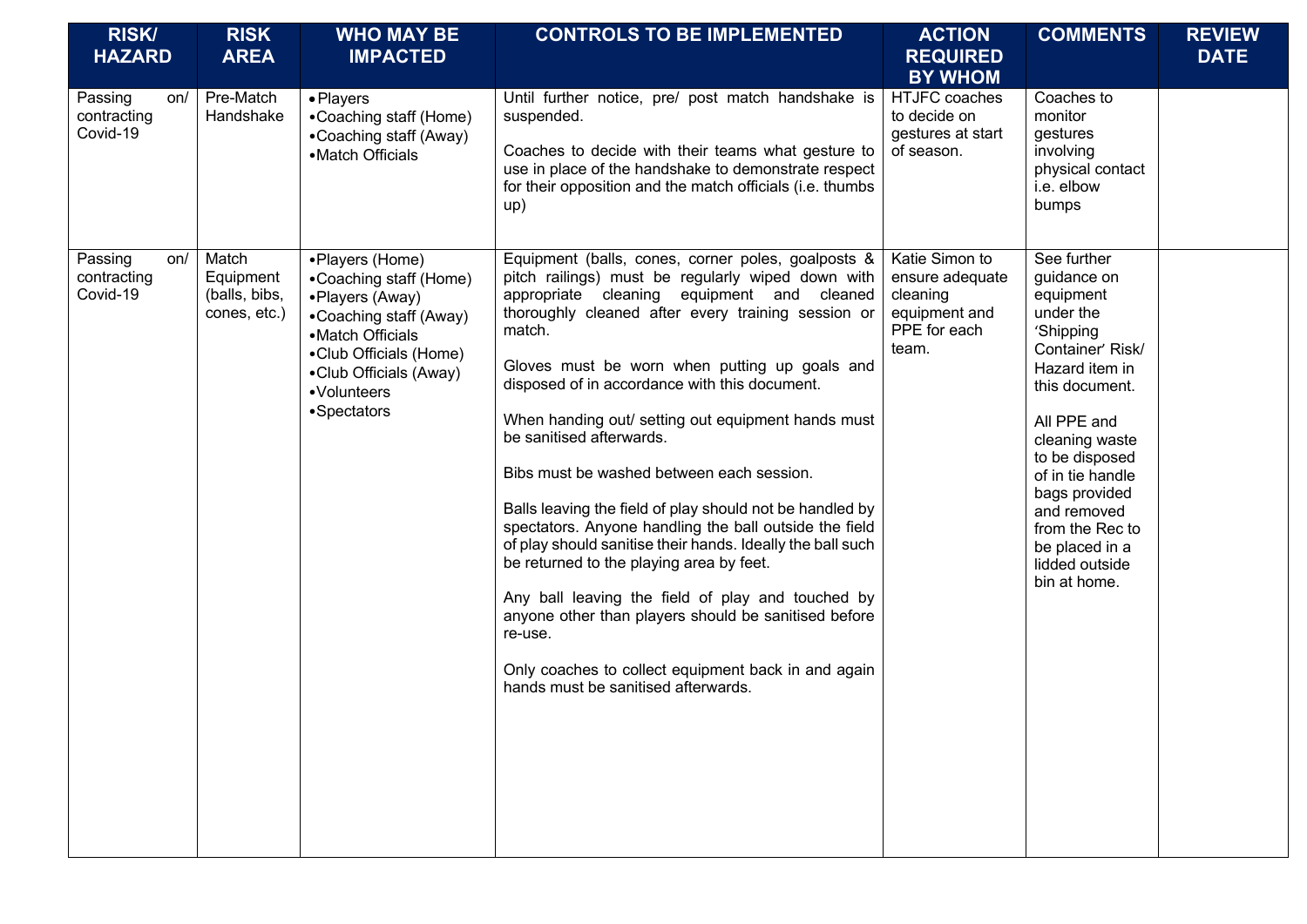| <b>RISK/</b><br><b>HAZARD</b>             | <b>RISK</b><br><b>AREA</b>                                                                           | <b>WHO MAY BE</b><br><b>IMPACTED</b>                                                                                                                                                                            | <b>CONTROLS TO BE IMPLEMENTED</b>                                                                                                                                                                                                                                                                                                                                                                                                                                                                                                                                                                                                                                                                                                                                             | <b>ACTION</b><br><b>REQUIRED</b><br><b>BY WHOM</b>                                                                                           | <b>COMMENTS</b>                                                                                                                                            | <b>REVIEW</b><br><b>DATE</b> |
|-------------------------------------------|------------------------------------------------------------------------------------------------------|-----------------------------------------------------------------------------------------------------------------------------------------------------------------------------------------------------------------|-------------------------------------------------------------------------------------------------------------------------------------------------------------------------------------------------------------------------------------------------------------------------------------------------------------------------------------------------------------------------------------------------------------------------------------------------------------------------------------------------------------------------------------------------------------------------------------------------------------------------------------------------------------------------------------------------------------------------------------------------------------------------------|----------------------------------------------------------------------------------------------------------------------------------------------|------------------------------------------------------------------------------------------------------------------------------------------------------------|------------------------------|
| Passing<br>on/<br>contracting<br>Covid-19 | <b>First Aid</b>                                                                                     | •Players (Home)<br>•Coaching staff (Home)<br>•Players (Away)<br>•Coaching staff (Away)<br>•Match Officials<br>•Club Officials (Home)<br>•Club Officials (Away)                                                  | If a player gets injured, a member of their household or<br>support bubble can aid them, but others will still need<br>to socially distance unless a more serious injury<br>involves compromising guidelines to<br>provide<br>emergency care.<br>If emergency care is necessary, coaches will have<br>PPE available in the team's First Aid kit<br>In all cases, NHS guidance on further management<br>should be followed.<br>All coaches to be with the familiar with the First Aid<br>Guidance in the FA's Return to Grass Roots Football<br>document:<br>https://www.berks-<br>bucksfa.com/news/2020/jul/18/the-fa-issues-<br>guidelines-for-the-return-of-outdoor-competitive-<br>grassroots-football<br>All waste to be disposed of in accordance with this<br>document. | Katie Simon to<br>ensure adequate<br>PPE for each<br>team.<br>Coaches must<br>advise KS ASAP<br>if their stocks<br>require<br>replenishment. | All PPE waste to<br>be disposed of<br>in tie handle<br>bags provided<br>and removed<br>from the Rec to<br>be placed in a<br>lidded outside<br>bin at home. |                              |
| Passing On<br>Covid-19                    | Covid-19<br>symptoms<br>develop<br>after<br>attending<br>venue (or<br>attending an<br>away<br>match) | •Players (Home)<br>•Coaching staff (Home)<br>•Players (Away)<br>•Coaching staff (Away)<br>•Match Officials<br>•Club Officials (Home)<br>•Club Officials (Away)<br>•Volunteers<br>•Spectators<br>•Parent / carer | If advised that anyone who has visited the club has<br>developed Covid-19, the Covid-19 officer will contact<br>the Public Health Authority to discuss the case, identify<br>people who have been in contact with them and will<br>take advice on any actions or precautions that should<br>be taken.<br>Coaches to keep a register of attendees for each<br>session to support NHS Test and Trace.<br>If a HTJFC Coach or player has a confirmed diagnosis<br>of Covid-19 the club will contact all necessary parties<br>who may have come into contact with the individuals<br>in order that they might seek advice.                                                                                                                                                        | Kathryn Thomas<br>Coaches to keep<br>registers up to<br>date.                                                                                | Committee to<br>meet virtually to<br>discuss if cases<br>arise.                                                                                            |                              |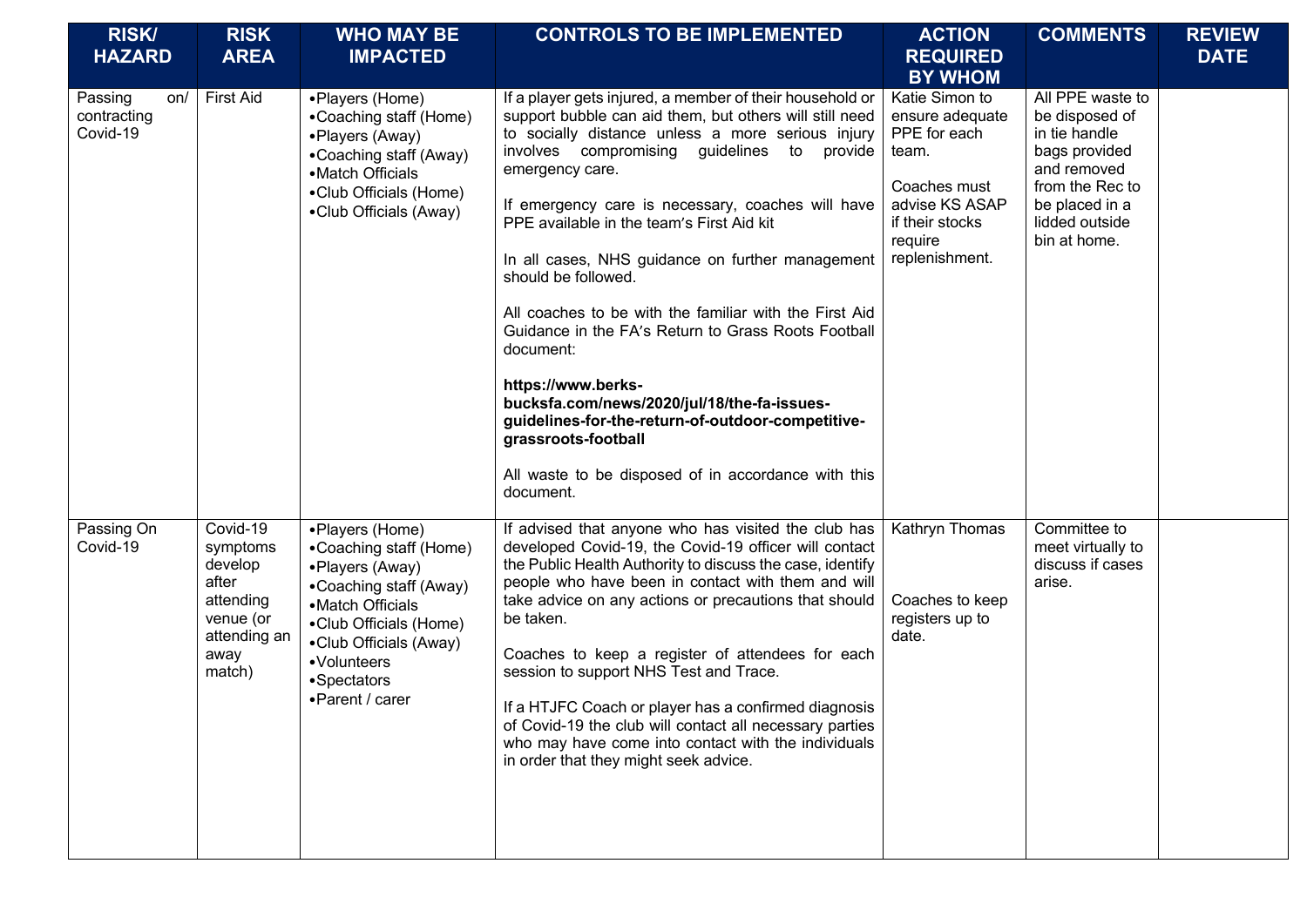| <b>RISK/</b><br><b>HAZARD</b>            | <b>RISK</b><br><b>AREA</b>                            | <b>WHO MAY BE</b><br><b>IMPACTED</b>                                                                                                                                                          | <b>CONTROLS TO BE IMPLEMENTED</b>                                                                                                                                                                                                                                                                                                                                                                                                                                                                                                                                                                                                                                                   | <b>ACTION</b><br><b>REQUIRED</b><br><b>BY WHOM</b>                                                                                                        | <b>COMMENTS</b>                                                                                                                                                                                                                                                                                                                                           | <b>REVIEW</b><br><b>DATE</b> |
|------------------------------------------|-------------------------------------------------------|-----------------------------------------------------------------------------------------------------------------------------------------------------------------------------------------------|-------------------------------------------------------------------------------------------------------------------------------------------------------------------------------------------------------------------------------------------------------------------------------------------------------------------------------------------------------------------------------------------------------------------------------------------------------------------------------------------------------------------------------------------------------------------------------------------------------------------------------------------------------------------------------------|-----------------------------------------------------------------------------------------------------------------------------------------------------------|-----------------------------------------------------------------------------------------------------------------------------------------------------------------------------------------------------------------------------------------------------------------------------------------------------------------------------------------------------------|------------------------------|
| Contracting or<br>passing on<br>Covid-19 | Car parks                                             | •Players (Home)<br>•Coaching staff (Home)<br>•Players (Away)<br>•Coaching staff (Away)<br>•Match Officials<br>•Club Officials (Home)<br>•Club Officials (Away)<br>•Volunteers<br>• Spectators | HTJFC have the use of two car parks - WDC side and<br>HPC side.<br>Parents advised to park and proceed immediately to<br>pitches without lingering in groups in the car parks.<br>Gaps in hedges not to be used - see comment under<br>'pitches' below.<br>Hand sanitiser to be made available.<br>After training/ matches all parents asked to leave the<br>side as quickly as is practicable.                                                                                                                                                                                                                                                                                     | HTJFC to monitor<br>and provide<br>signage if<br>necessary.<br><b>HTJFC Coaches</b><br>to liaise with away<br>teams regarding<br>the control<br>measures. | Review after first<br>home<br>training<br>session<br>and<br>match day.<br>Club to send the<br>one page<br>'Returning to<br>Football at<br>HTJFC'<br>document to<br>parents with the<br>new club<br>registration<br>forms.<br>They can then<br>be directed to<br>this Risk<br>Assessment to<br>be published on<br>the club<br>website:<br>www.htjfc.org.uk |                              |
| Contracting or<br>passing on<br>Covid-19 | <b>Toilets</b><br>in<br>Hazlemere<br>Memorial<br>Hall | •Players (Home)<br>•Coaching staff (Home)<br>•Players (Away)<br>•Coaching staff (Away)<br>•Match Officials<br>•Club Officials (Home)<br>•Club Officials (Away)<br>•Volunteers<br>• Spectators | Toilets are available in Hazlemere Memorial Hall.<br>Toilets will be checked for supplies at the start and end<br>of the sessions and matches at The Rec.<br>It is the responsibility of Hazlemere Memorial Hall to<br>provide adequate hand soap and ensure the cleaning,<br>specifically of high traffic areas such as handles, light<br>switches, taps and toilet flushes.<br>The main door will be left open to provide ventilation.<br>Signage needs to be displayed regarding hand<br>washing and all bins are required to have lids to<br>dispose of paper hand towels only.<br>If the Covid-19 officer is not satisfied with the above,<br>the toilets will be left locked. | The Trustees of<br>Hazlemere<br>Memorial<br>Hall/<br>John Horton.<br>Kathryn Thomas<br>as Covid-19<br>Officer                                             | Cleaning to be<br>carried out by<br>staff employed<br>Hazlemere<br>by<br>Memorial Hall.                                                                                                                                                                                                                                                                   |                              |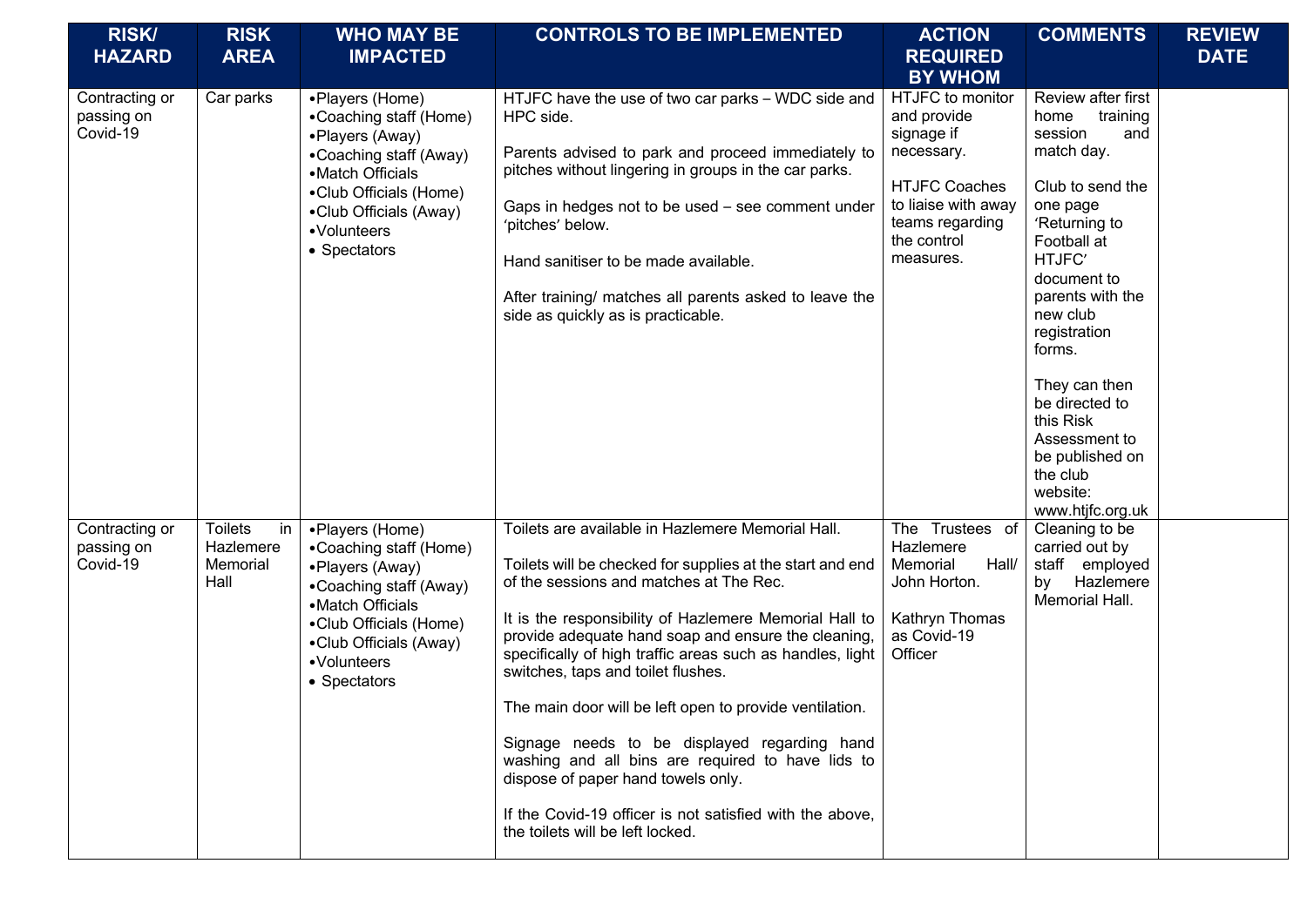| <b>RISK/</b><br><b>HAZARD</b>            | <b>RISK</b><br><b>AREA</b> | <b>WHO MAY BE</b><br><b>IMPACTED</b>                                                                       | <b>CONTROLS TO BE IMPLEMENTED</b>                                                                                                                                                                                                                                                                                                                                                                                                                                                                                                                                                                                                                                                                                                                                                                                                 | <b>ACTION</b><br><b>REQUIRED</b>                                                                                                                                                                  | <b>COMMENTS</b>                                                                                                                                                                                                                                                                 | <b>REVIEW</b><br><b>DATE</b> |
|------------------------------------------|----------------------------|------------------------------------------------------------------------------------------------------------|-----------------------------------------------------------------------------------------------------------------------------------------------------------------------------------------------------------------------------------------------------------------------------------------------------------------------------------------------------------------------------------------------------------------------------------------------------------------------------------------------------------------------------------------------------------------------------------------------------------------------------------------------------------------------------------------------------------------------------------------------------------------------------------------------------------------------------------|---------------------------------------------------------------------------------------------------------------------------------------------------------------------------------------------------|---------------------------------------------------------------------------------------------------------------------------------------------------------------------------------------------------------------------------------------------------------------------------------|------------------------------|
|                                          |                            |                                                                                                            |                                                                                                                                                                                                                                                                                                                                                                                                                                                                                                                                                                                                                                                                                                                                                                                                                                   | <b>BY WHOM</b>                                                                                                                                                                                    |                                                                                                                                                                                                                                                                                 |                              |
| Contracting or<br>passing on<br>Covid-19 | Pitches                    | •Players (Home)<br>•Coaching staff (Home)<br>•Players (Away)<br>•Coaching staff (Away)<br>•Match Officials | Goal posts, corner poles, pitch railings should be wiped<br>down before and after matches.<br>Only HTJFC Coaches should handle equipment<br>unless PPE used to mitigate risks.<br>Team talk huddles should not take place.<br>Participants must not spit and should avoid shouting or<br>raising their voices when facing each other.<br>During set plays, players are encouraged to avoid<br>unnecessarily long set-up or close marking.<br>Unnecessary contact during goal celebrations should<br>be avoided.<br>Players and coaches should bring their own water<br>bottles, drinks, or refreshments and hand sanitiser in<br>named containers.<br>Persons should only move between HPC and WDC<br>pitches using the car parks and main drive - keeping<br>to the left.<br>Gaps in the hedges not to be used as 'pinch points' | <b>HTJFC Coaches</b><br>and Officials                                                                                                                                                             | Club to send the<br>one page<br>'Returning to<br>Football at<br>HTJFC'<br>document to<br>parents with the<br>new club<br>registration<br>forms.<br>They can then<br>be directed to<br>this Risk<br>Assessment to<br>be published on<br>the club<br>website:<br>www.htjfc.org.uk |                              |
|                                          |                            |                                                                                                            | where social distancing is reduced.                                                                                                                                                                                                                                                                                                                                                                                                                                                                                                                                                                                                                                                                                                                                                                                               |                                                                                                                                                                                                   |                                                                                                                                                                                                                                                                                 |                              |
| Contracting or<br>passing on<br>Covid-19 | Shipping<br>Container      | • Coaching Staff (Home)<br>• Club Officials (Home)<br>• Volunteers                                         | The Shipping Container is to be opened and closed by<br>a member of the committee who will sanitise their<br>hands or wear gloves and wipe down the locking<br>mechanism.<br>The doors are to both be left wide open to allow<br>adequate ventilation.<br>Only 2 people (no parents or players) are allowed in at<br>any one time and must wear gloves when locating<br>equipment and removing it.<br>Other coaches/ officials will wait outside in groups of<br>no more than 6 whilst maintaining a social distance.                                                                                                                                                                                                                                                                                                             | <b>HTJFC Coaches</b><br>Katie Simon to<br>ensure adequate<br>PPE for the<br>container - gloves<br>only.<br>Coaches<br>must  <br>advise KS ASAP if<br>their<br>stocks<br>require<br>replenishment. | Could<br>better<br>shelving enable<br>equipment<br>for<br>each team to be<br>stored<br>more<br>clearly<br>to<br>minimise the risk<br>of contamination<br>whilst<br>sorting<br>through<br>equipment.                                                                             |                              |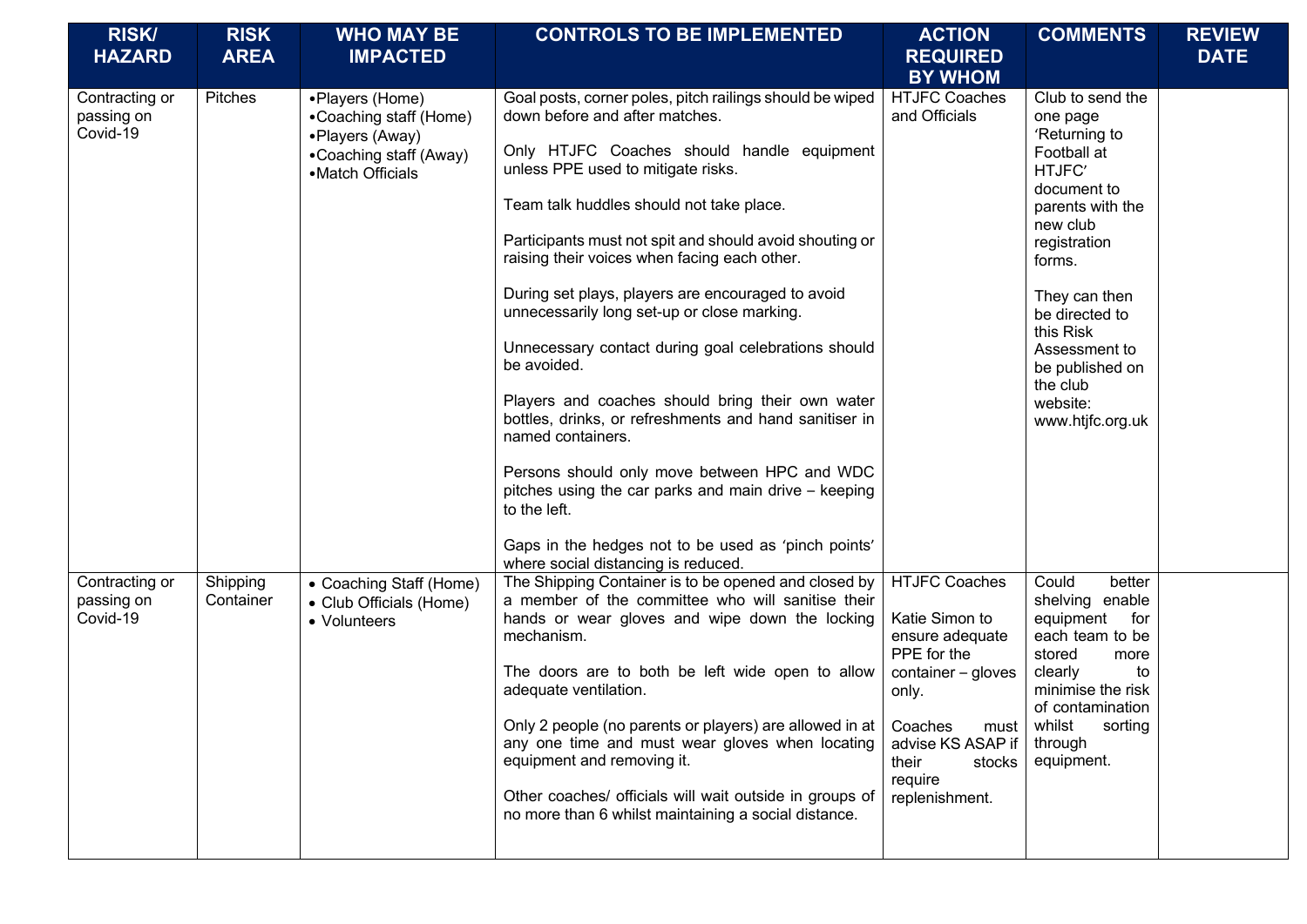| <b>RISK/</b><br><b>HAZARD</b> | <b>RISK</b><br><b>AREA</b> | <b>WHO MAY BE</b><br><b>IMPACTED</b> | <b>CONTROLS TO BE IMPLEMENTED</b>                                                                                                                                                                                                                                                                                                                                                                                                                                                            | <b>ACTION</b><br><b>REQUIRED</b><br><b>BY WHOM</b> | <b>COMMENTS</b> | <b>REVIEW</b><br><b>DATE</b> |
|-------------------------------|----------------------------|--------------------------------------|----------------------------------------------------------------------------------------------------------------------------------------------------------------------------------------------------------------------------------------------------------------------------------------------------------------------------------------------------------------------------------------------------------------------------------------------------------------------------------------------|----------------------------------------------------|-----------------|------------------------------|
|                               |                            |                                      | Coaches need to allow additional time to access the<br>container at both ends of a session.<br>Equipment should be wiped down prior to being<br>packed away.<br>Gloves need not be worn when replacing equipment.<br>Coaches should only take the equipment for their age<br>group unless supporting another coach in which case<br>they should wear gloves.<br>The other end of the Shipping Container will remain<br>locked and only accessed if necessary by members of<br>the committee. |                                                    |                 |                              |
|                               |                            |                                      | PPE needs to be disposed of in accordance with this<br>document.                                                                                                                                                                                                                                                                                                                                                                                                                             |                                                    |                 |                              |